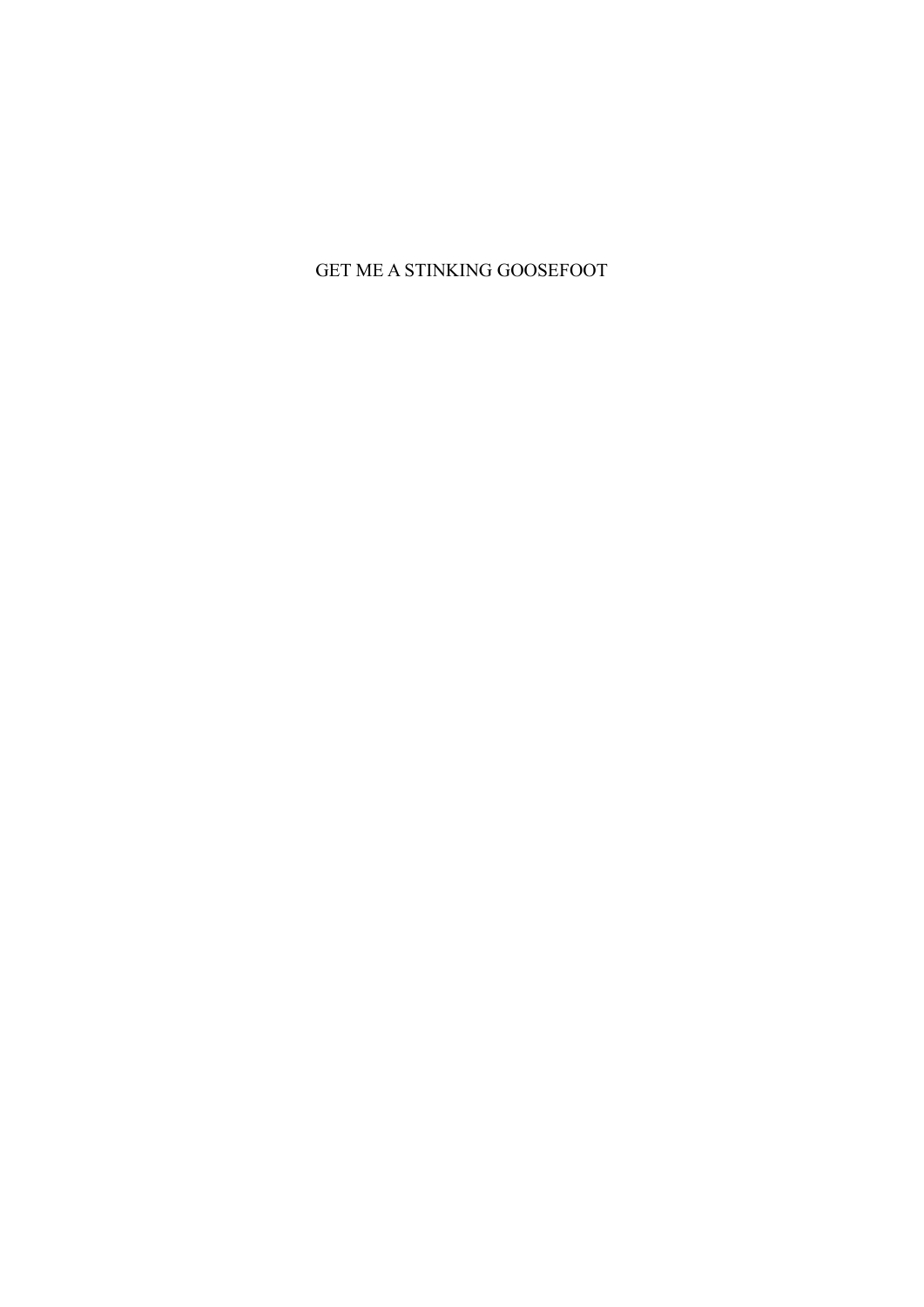The back of his head had sunk into the cushion of marigolds and roses. I leaned over to look straight into his eyes. They stared back with the grey, poached lack of curiosity of a dead fish.

*His eyes should be closed. Someone should have closed his eyes.* These were my first words in his company after his life ended. There was no-one around to hear them – of course there wasn't, there never had been, we'd always been alone here.

The first thing he ever said to me came back. *How the hell can you sleep, boy, now that Monday Man has returned?* Finger-prodding words, unearthed from some dump in his mind; the question whose answer, I learned, was best left unspoken to avoid a swift blow to the chin. I learned to side-step, step-drag, step back, duck, cower. I learned that you don't want to mess with him.

He said he could get me anything I ever wanted, anything I dreamed of. It felt as though I, at fifteen years old, had my own biddable three-wish genie.

It was midnight on a Scottish Sunday and the boats were leaving. The voices of wives, mothers, children up too late with school tomorrow, built into a deafening farewell as chilling as the deathly screeching of the birds accompanying the men's disappearance. The boats passed by so close you could smell the rust, each signalling its departure by filling the air with a final kick of salt spray and a dwelling must of seaweed. The fisher families stood on the harbour edge just fifty feet away from us, but no-one would have known we were there.

What concealed us were the blood-red granite walls of the abandoned blubber house, feet thick, windowless, rough-hewn and home for many years to the man who now lay still before me. His body was cradled as if in a stone sarcophagus by the deep channel that once sluiced the remnants of skinning, sawing and rendering out to sea. The building covered the entire surface of a tiny island, once linked to the town by a ramshackle bridge but now isolated and shunned. Not because the whaling trade had long since died but because the people of the town wanted nothing to do with the man they had heard rumours about, who was sometimes spotted as a shadowy movement over there by late-night stragglers leaving the harbour-side bar, whose sounds could be heard through the mist and beyond the foghorn. Strange sounds to them *urgent, chirking unhuman sounds* but to him *a thin bony howling of wireless messages warning of another wave of them, the enemy, an enemy he thought was done with, then an amplified voice from away in the distance beyond the straggling dug-outs and barbed wire they've been watching us Welcome Abraham Lincoln Brigade We Been Watching You* his face was contorted and teeth clenched until his eyes snapped open and chest heaved with the gigantic gasp for breath of a man plunged into ice cold water.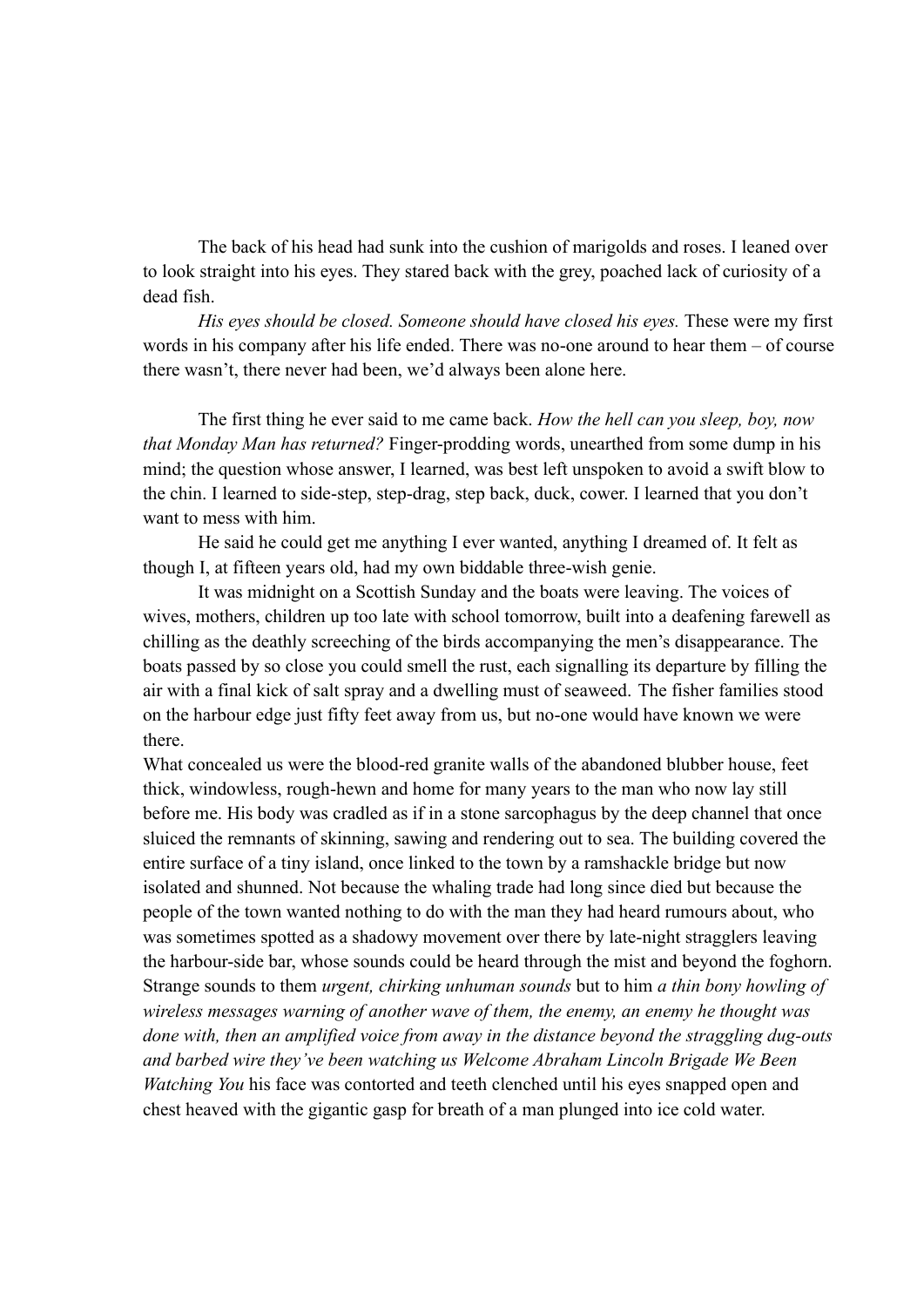This was how he'd been when I woke him on that very first encounter on the island. I'd stood over him for an age, wondering. His waking was birth-like.

And now he was so still.

He stared at me for an age, after he'd woken to find his solitude invaded. A rheumy stare, jowls suspended between bark and bite, his first words making me reel with their rhythm. He spoke like the black-hats in the picture house on Saturday mornings, as they dusted their chaps and click-spurred their way into the saloon for a brawl. He was an American. An exotic foreigner. I'd never seen the like.

When I gave no answer to his opening question his face crumpled into a smile and he gestured me to sit. He'd made the dank space almost warm, the steel hooks in the ceiling polished, ropes on the wall coiled, the blood and oil-soaked floor burnished. In the corner was an oversize metal wireless hooked up to an acid battery. It whispered away, insect voices, tinny music. He had no curiosity about how or why I was there, just as the rest of the town had no curiosity about him. I felt stranded in a no man's land. Disoriented. Not knowing whether to flee or stay put. Then his silence ends.

"Don't go," he says. "Stay a while."

"If you're sure."

"Sure I'm sure." He takes a long hard look at the clothes I'm wearing. My elbow is poking through my woollen jumper, the jumper is too short, I grew out of it months ago, my shoes are scuffed, the sole is flapping. I have buttons missing everywhere.

"I can get you some real nice clothes, if you like."

"Really?"

"I can get you anything. It's what I do."

"I don't have any money." I feel my fist tighten around the few coppers I have in my pocket.

He smiles. "Don't need money. It's what I do." He leans back against the wall, stretching out his legs and raising his eyes to the roof, as if conjuring up an image from the past. "Ever been to the circus?"

I nod.

"All those fine clothes, fancy feathers, spangly suits, them next-to-nothings the coochie girls wear, they don't just appear out of thin air."

"I know."

"Actually," he changes tack, "they do. 'Cause I make them appear out of thin air. A Monday Man, long time ago that was me, a Monday Man. When the circus was in town, every Monday, wash day, I would sneak out and steal clothes off the lines. Everyone in that ring looked the best. And the coochie girls, they were grateful," he gives me a grown-up nod. "Monday Man, that was me."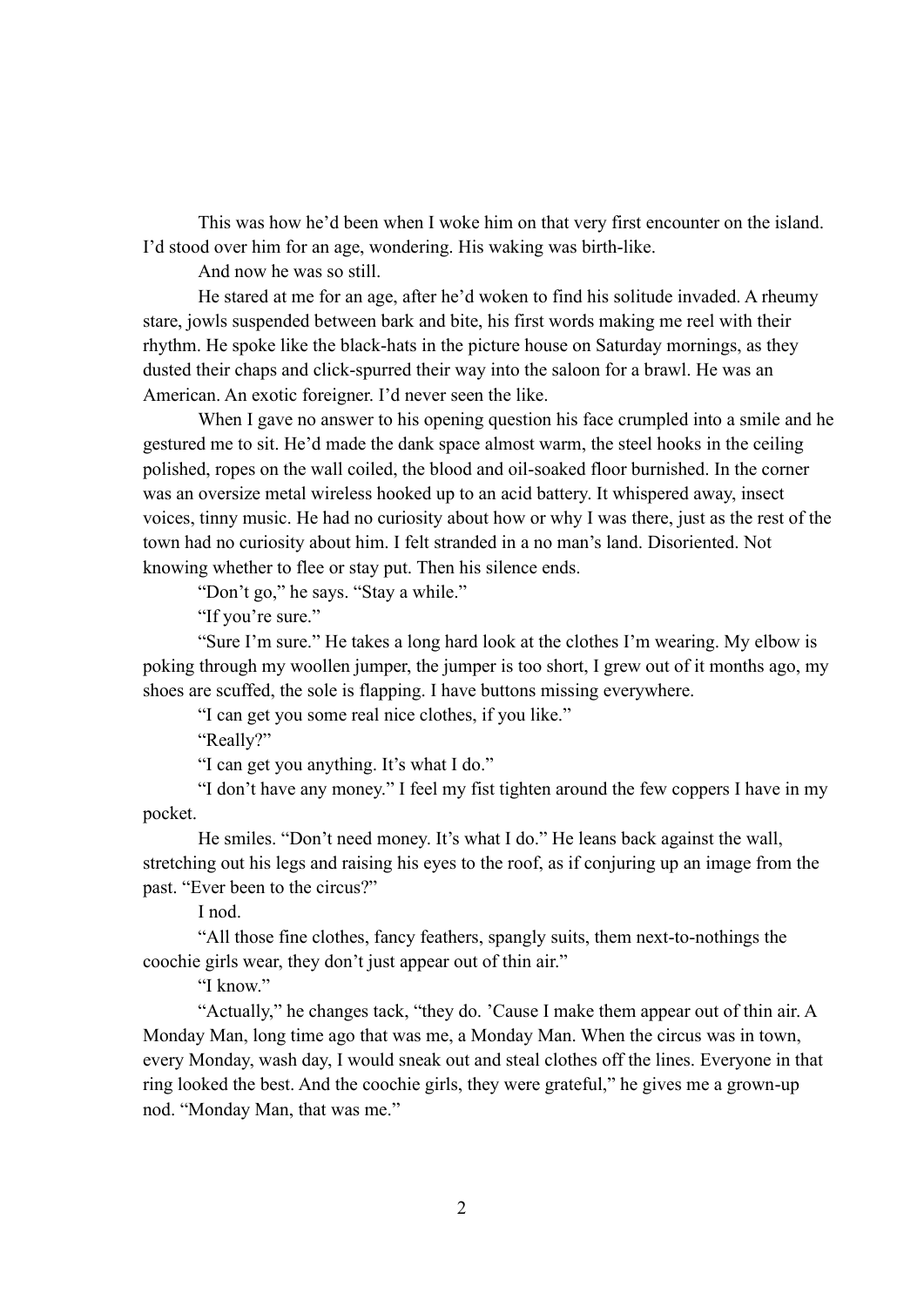"*How can you tell the enemy?*" He fired the words at me. "*HOW CAN YOU TELL THE ENEMY?*" Then he answered himself. "They wear mustard-coloured sneakers."

I'm fascinated. It hadn't been easy, no money in my family, stuck on the weed and weevil infested farm, and this little glimpse into a way of gathering some extra happiness, for free, sounds fun, not stealing really not *stealing crops and scraps and villagers' animals in the darkness fighting off not the enemy not the enemy fighting off fellow strugglers more and more ruthless desperate how have I become so ruthless* "how have I become so ruthless?" he asks out of the blue. Already, I've learned not to answer.

He hadn't coped well with the rawness of conflict in the Spanish War, in Teruel, the misery of exposure to brutality, the mess, the sheer mess of it. What inspired him was the way those who had been dispossessed, shunted, sidelined, left to starve, had found a way to survive. It was brutal, it was a mess, it left the weakest to starve, but it served his purpose. He became what had been known to previous armies as a sutler. The man who, even if you're waist deep in freezing mud or bunkered down in No Man's Land, can get you anything you want, whenever you want it.

"Whatever anyone wanted, I could get it. I could provide it. Yes, sir. At a price, of course. I ran, yes I did, from that Brigade. But not away. I was running towards something tougher. I was providing food, providing warmth, comfort, maybe a little pleasure, hell without me they were smoking dried oak leaves, drinking acorn coffee, chewing on donkey meat. Real French tobacco, I could get it. Strong cognac, chicken smoked over sweet wood. You want a phial of perfume, a glittery diamond, I got it. For us, them, even someone I thought was the General himself. Life was good."

He curls up his legs again, holding them tight around his knees and drawing them up against his body.

"Anything?" I ask him. "Anything."

Now his feet were pointing heavenward. He was wearing army issue boots. I'd never noticed before. Old, hacked, polished, cherished. The sole of one had a deep scar.

He told me they dug holes. A whole group of them would dig for days. A huge hole in the middle of the compound.

I ask him what he thought about, while he was digging.

"Not just digging, but every day of that war," he says, "I think about food and nothing else *foraging vegetable cart tracks and jostling with the dirty kids at the sidings hustling filthy pictures cheap rings through glassless windows for food stealing pigs you know* You know -" he says with pride, "- I once made sure my battalion had a Thanksgiving dinner with all the trimmings, hear that, all the trimmings, and that was in the middle of April."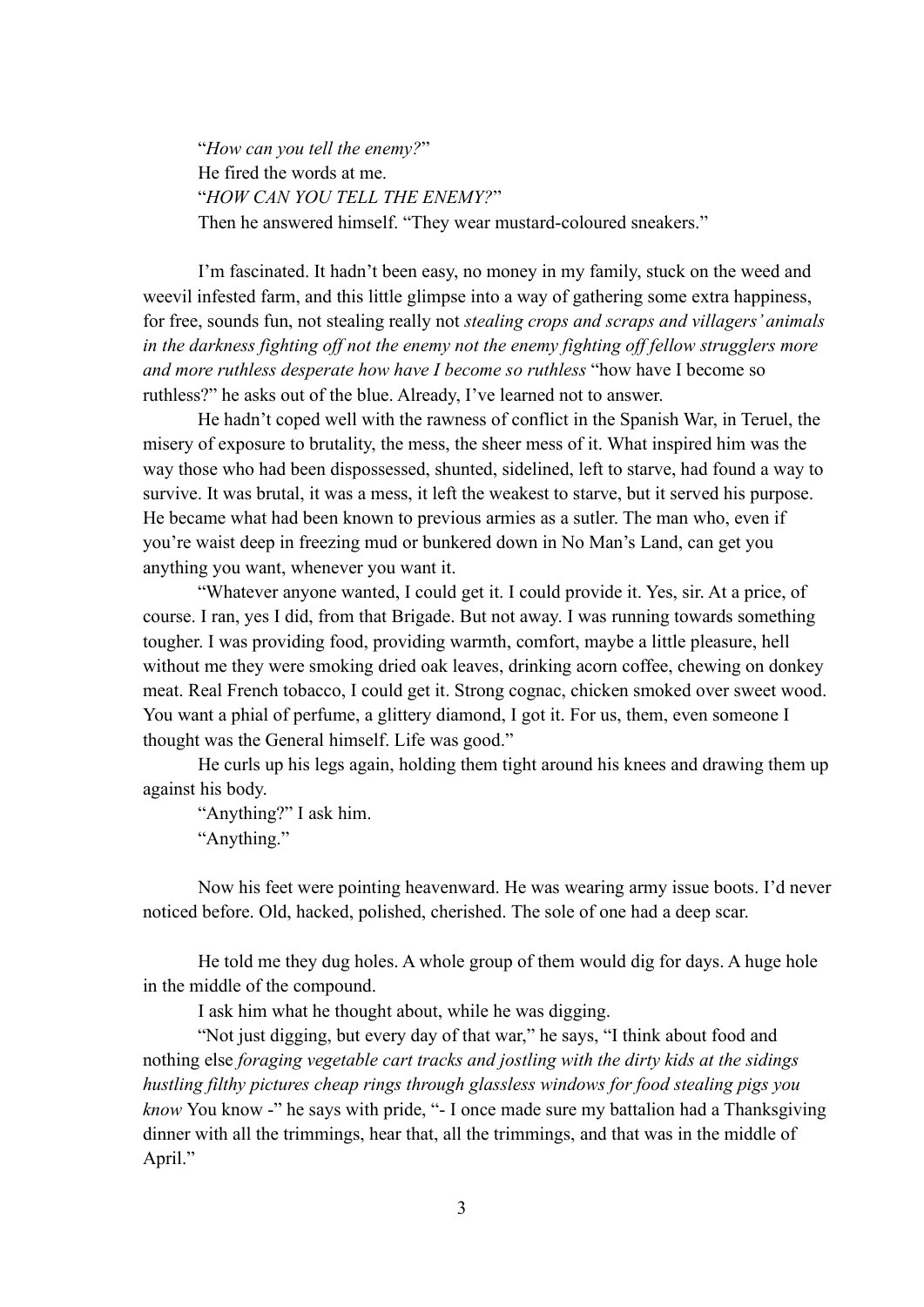He'd been caught one night in the depths of winter with two pigs he'd stolen from an old farmer and his wife. This was all the food they had to see them through, and he'd left them to starve. The first straggle of foot soldiers he stumbled upon were stranded fascists desperate for food and he struck a deal. Not a good one. They stuck the pigs, then shafted him. His luck had run out.

They would dig for days.

Then they'd write a note, lay it in the bottom of the hole, and fill it in. Stand back and watch. The guards would dig it all up again to find the scrap of paper. All it said was *you're welcome*.

## Anything.

I can't think. Day after day. There is a stillness in the town; I feel submerged, suffocated by an unfamiliar change in the air: an excitement shallow-buried by the women, the men restless in the turbulent unfolding of a plan of action, an imminent assault. It starts with one manipulator, spreading the fetor of lies, soon followed by a growing mass. I keep imagining what is about to happen then dismiss each thought as, hard behind, another, harsher, more absolute fear advances upon me and brings certainty just as a comber gives way to a terrible destructive trough.

I pick up on stray words. Scattered clues among their laughter.

Then it comes to me.

"Anything?" I say to him. "Right. Get me a stinking goosefoot."

He won't stop running. Running round in circles, and it looks as if he's been doing it for hours when I arrive.

"Any luck?" I venture.

He begins to yell, his voice jolted in beats by his stomping feet as he squalls again and again and again.

His boots lay unlaced on the ground, encircled by clumps of wool shorn from his socks, his feet are freshly blistered. Suddenly he stops. He stares into my eyes. I say nothing.

"Die?" he responds, as if I had spoken. "Why would I die? *I planted sunflowers help the old farmer plant sunflowers millions of them they cleanse the soil after the filth of war cleanse it purify it and I stole his pig it was kill or be killed purify or* his eyes seemed tired when he looked at me, "Why would I die?"

Monday Man was defeated by his search for a stinking goosefoot. Beaten for the first time. Now that I knew what I really wanted it was beyond him. I was afraid it might burn him out and told him so.

"*What diverts the blood to the thighs and ankles?*" I ignore his question and say, "Come with me."